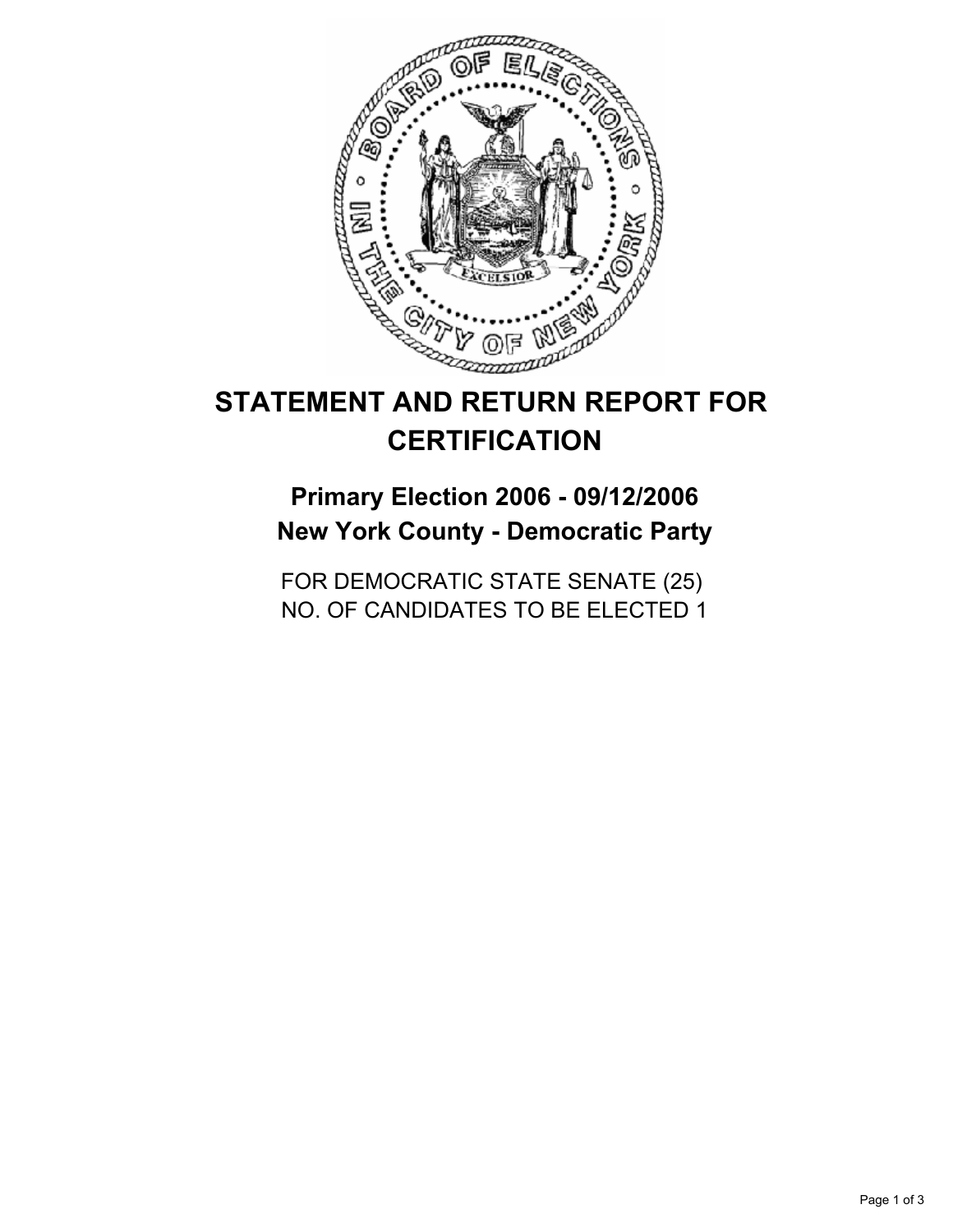

## **ASSEMBLY DISTRICT 64**

| <b>EMERGENCY</b>        | 25    |
|-------------------------|-------|
| ABSENTEE/MILITARY       | 123   |
| AFFIDAVIT               | 131   |
| <b>MARTIN CONNOR</b>    | 4,758 |
| <b>KEN DIAMONDSTONE</b> | 2,942 |
| <b>TOTAL VOTES</b>      | 7,700 |

## **ASSEMBLY DISTRICT 66**

| <b>TOTAL VOTES</b>      | 2,219 |
|-------------------------|-------|
| <b>KEN DIAMONDSTONE</b> | 1,036 |
| <b>MARTIN CONNOR</b>    | 1,183 |
| AFFIDAVIT               | 55    |
| ABSENTEE/MILITARY       | 86    |
| <b>EMERGENCY</b>        | 0     |

#### **ASSEMBLY DISTRICT 74**

| <b>TOTAL VOTES</b>      | 3,108 |
|-------------------------|-------|
| <b>KEN DIAMONDSTONE</b> | 1,454 |
| <b>MARTIN CONNOR</b>    | 1,654 |
| AFFIDAVIT               | 79    |
| ABSENTEE/MILITARY       | 34    |
| <b>EMERGENCY</b>        | 35    |